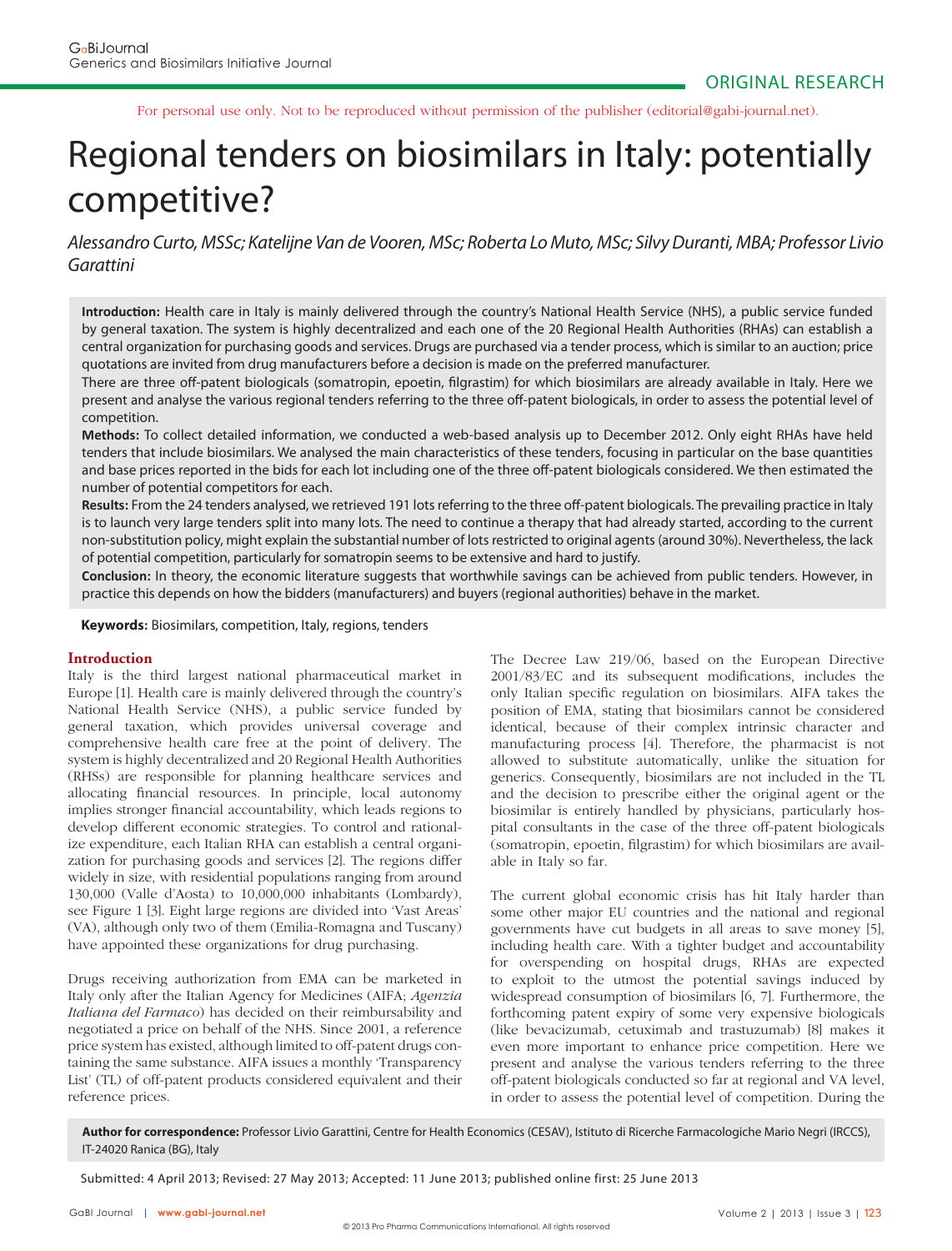

tender process, which is similar to an auction, price quotations are invited from drug manufacturers before a decision is made on the preferred manufacturer. The aim is to provide quality drugs at the lowest possible cost when needed.

## **Italian market situation**

Eight of the 12 biosimilars approved by EMA are licensed in Italy, covering three different biologicals (somatropin, epoetin, filgrastim) marketed by four companies. Table 1 gives a simplified picture of all the products and dosages reimbursed in Italy for each of the three off-patent biologicals (by anatomical therapeutic chemical code). The official prices of all these products have kept steady during the study period.

Although all regions have established a central purchasing authority, only eight RHAs have held public tenders to procure biosimilars for their hospitals so far, see Table 2. Twenty-four tenders including the three off-patent biologicals took place during the study period. The total number of lots in each tender was very high on average (811) since most bids referred to a huge number of drugs. The procedure was always open to all interested companies.

## **Methods**

To collect detailed information on regional (and VA) biosimilar tenders, we conducted a web-based analysis up to December 2012. We divided our team into two project groups. Since it is now mandatory in Italy to publish regional tenders in the *European Official Bulletin*, the first group (VK and DS) started from this [9], searching by: i) product group and classification (using the Common Procurement Vocabulary code, CPV); ii) location (using the geographical coding system for nations and regions, NUTS2); and iii) main activity (focusing on 'health'). The second group (CA and LMR) analysed separately the information on the Regional Central Purchasing Authorities' websites, as a 'secondary source' for validation.

We analysed the main characteristics of tenders, focusing in particular on the base quantities and base prices reported in the bids for each lot including one of the three off-patent biologicals considered. According to the type of lot, we then estimated the number of potential competitors for each. A lot was classified as 'simple' when it referred to only one dosage and 'composite' for more than one. Finally, we examined the correlation between base price, base quantity and the time trend of tenders.

To complete background information and discuss the formulation and results of public procurement in their regions, we conducted semi-structured interviews with the pharmaceutical managers of three of the eight RHAs, which held tenders that included biosimilars.

## **Results**

From the 24 tenders analysed, we retrieved 191 lots referring to the three off-patent biologicals; the lowest price/best offer was always the criterion for awarding the tender. Table 3 shows the main information on lots by region. Figure 2 shows the correlations by lot between base price with base quantity and with time. Here below we summarize the main results for each of the three biologicals ordered according to their market launch.

## **1) Somatropin**

All the lots were simple (related to a single dosage) and around 40% concerned only one potential competitor, amounting to 85% of the total volumes tendered. Correlation between base price and base quantity or time was negligible (the line represents regression analysis). Unlike the two other biologicals, there were no lots in which the original agent competed with biosimilars.

## **2) Epoetin**

Epoetin was the only off-patent biological for which we found composite lots, i.e. more than one dosage. Ten out of 51 lots were limited to the original agent and 11 to biosimilars only. The volumes referring to just one competitor amounted to around 20% of the total tendered. We found only negligible correlations between base price and base quantity or time for this biological.

## **3) Filgrastim**

All the lots were simple, i.e. related to a single dosage. Around one third were limited to a single product (mainly the original agent), preventing potential competition on 4% of the total volumes put under tender. Half the lots were open to all five potential competitors, in theory allowing maximum competition according to the current market situation. We found a moderately negative relation between base price and base quantity and base price with time.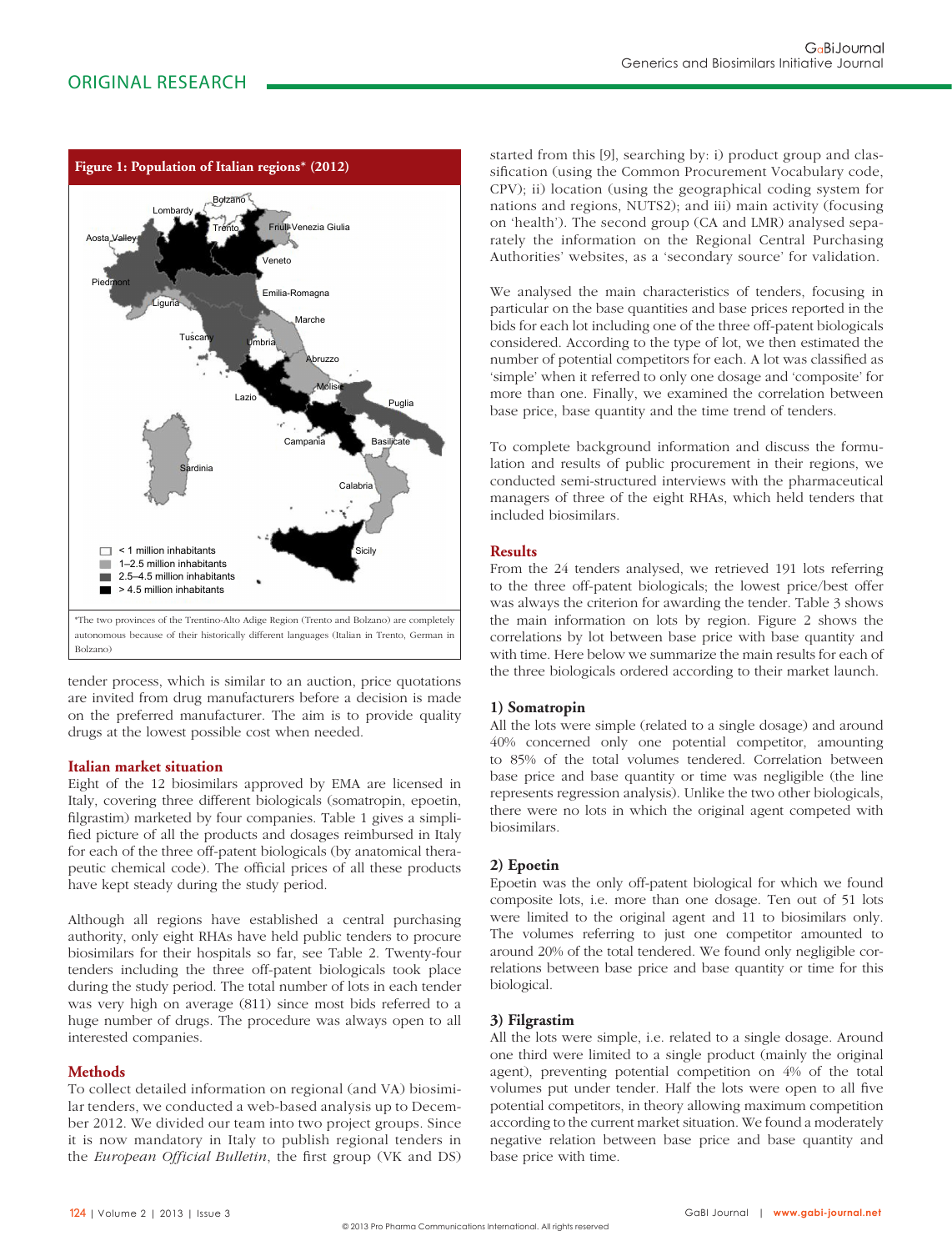| Table 1: Products and dosages of the three off-patent biologicals licensed in Italy       |                   |              |                    |               |                    |                |                    |             |                                  |              |                 |              |                |
|-------------------------------------------------------------------------------------------|-------------------|--------------|--------------------|---------------|--------------------|----------------|--------------------|-------------|----------------------------------|--------------|-----------------|--------------|----------------|
| a) Somatropin (ATC H01AC01)                                                               |                   |              |                    |               |                    |                |                    |             |                                  |              |                 |              |                |
| <b>Dosage</b>                                                                             |                   | Originator   | <b>Biosimilars</b> | <b>Others</b> |                    |                |                    |             |                                  |              |                 |              |                |
|                                                                                           |                   | Genotropin   | Omnitrope          |               | Humatrope          |                | Norditropin        | Nutropina q |                                  | Saizen       | <b>Zomacton</b> |              | <b>Zimoser</b> |
| $0.20$ mg                                                                                 | $\checkmark$      |              |                    |               |                    |                |                    |             |                                  |              |                 |              |                |
| $0.40$ mg                                                                                 | ✓                 |              |                    |               |                    |                |                    |             |                                  |              |                 |              |                |
| $0.60$ mg                                                                                 | $\checkmark$      |              |                    |               |                    |                |                    |             |                                  |              |                 |              |                |
| $0.80$ mg                                                                                 | $\checkmark$      |              |                    |               |                    |                |                    |             |                                  |              |                 |              |                |
| $1.00$ mg                                                                                 | $\checkmark$      |              |                    |               |                    |                |                    |             |                                  |              |                 |              |                |
| $1.20$ mg                                                                                 | ✓                 |              |                    |               |                    |                |                    |             |                                  |              |                 |              |                |
| 1.33 mg                                                                                   |                   |              |                    |               |                    |                |                    |             |                                  | ✓            |                 |              | ✓              |
| 1.40 mg                                                                                   | ✓                 |              |                    |               |                    |                |                    |             |                                  |              |                 |              |                |
| $1.60$ mg                                                                                 | ✓<br>$\checkmark$ |              |                    |               |                    |                |                    |             |                                  |              |                 |              |                |
| 1.80 mg<br>$2.00$ mg                                                                      | $\checkmark$      |              |                    |               |                    |                |                    |             |                                  |              |                 |              |                |
| 4.00 mg                                                                                   |                   |              |                    |               |                    |                |                    |             |                                  |              | $\checkmark$    |              |                |
| 5.00 mg                                                                                   |                   |              | $\checkmark$       |               |                    | $\checkmark$   |                    |             |                                  |              |                 |              |                |
| 5.30 mg                                                                                   | $\checkmark$      |              |                    |               |                    |                |                    |             |                                  |              |                 |              |                |
| $6.00$ mg                                                                                 |                   |              |                    | ✓             |                    |                |                    |             |                                  |              |                 |              |                |
| 8.00 mg                                                                                   |                   |              |                    |               |                    |                |                    |             |                                  | ✓            |                 |              |                |
| $10.00$ mg $(1.5$ mL)                                                                     |                   |              | $\checkmark$       |               |                    | $\checkmark$   |                    |             |                                  |              |                 |              |                |
| $(2 \text{ mL})$                                                                          |                   |              |                    |               |                    |                |                    | ✓           |                                  |              |                 |              |                |
| 15.00 mg                                                                                  |                   |              |                    |               |                    | ✓              |                    |             |                                  |              |                 |              |                |
| 12.00 mg                                                                                  | $\checkmark$      |              | ✓<br>✓             |               |                    |                |                    |             |                                  |              |                 |              |                |
| 24.00 mg                                                                                  |                   |              |                    |               |                    |                |                    |             |                                  |              |                 |              |                |
| b) Epoetin (ATC B03 $\times$ A01)                                                         |                   |              |                    |               |                    |                |                    |             |                                  |              |                 |              |                |
| <b>Dosage</b>                                                                             |                   |              | Epoetin (alpha)    |               |                    | Epoetin (zeta) |                    |             | Epoetin (beta)<br>Epoetin (teta) |              |                 |              |                |
|                                                                                           |                   | Originator   |                    |               | <b>Biosimilars</b> |                |                    |             |                                  |              | <b>Others</b>   |              |                |
|                                                                                           | Eprex*            |              | <b>Abseamed</b>    |               | <b>Binocrit</b>    |                | Retacrit           |             |                                  | Neorecormon  |                 | Eporatio     |                |
| 1.000 IU                                                                                  | $\checkmark$      |              | $\checkmark$       |               | $\checkmark$       |                | $\checkmark$       |             |                                  |              |                 | $\checkmark$ |                |
| 2.000 IU                                                                                  |                   |              | $\checkmark$       |               | $\checkmark$       |                | $\checkmark$       |             | $\checkmark$                     |              |                 | ✓            |                |
| 3.000 IU                                                                                  | ✓                 |              | $\checkmark$       |               | $\checkmark$       |                | $\checkmark$       |             | ✓                                |              |                 | $\checkmark$ |                |
| 4.000 IU                                                                                  | $\checkmark$      |              | ✓                  |               | $\checkmark$       |                | ✓                  |             | ✓                                |              |                 | ✓            |                |
| 5.000 IU                                                                                  | ✓                 |              | $\checkmark$       |               | $\checkmark$       |                | ✓                  |             | ✓                                |              |                 | ✓            |                |
| 6.000 IU                                                                                  | ✓                 |              | $\checkmark$       |               | $\checkmark$       |                | ✓                  |             | ✓                                |              |                 |              |                |
| 8.000 IU                                                                                  | $\checkmark$      |              | $\checkmark$       |               | ✓                  |                | ✓                  |             |                                  |              |                 |              |                |
| 10.000 IU                                                                                 | $\checkmark$      |              | $\checkmark$       |               | $\checkmark$       |                | $\checkmark$       |             | ✓                                |              |                 | ✓            |                |
| 20.000 IU                                                                                 |                   |              |                    |               | $\checkmark$       |                | $\checkmark$       |             | $\checkmark$                     |              |                 | $\checkmark$ |                |
| 30.000 IU                                                                                 |                   |              |                    |               | $\checkmark$       |                | $\checkmark$       |             | $\checkmark$                     |              |                 | $\checkmark$ |                |
| 40.000 IU                                                                                 | $\checkmark$      |              |                    |               | $\checkmark$       |                | ✓                  |             |                                  |              |                 |              |                |
| *Eprex is the reference product for the three biosimilars Abseamed, Binocrit and Retacrit |                   |              |                    |               |                    |                |                    |             |                                  |              |                 |              |                |
| c) Filgrastim (ATC L03AA02)                                                               |                   |              |                    |               |                    |                |                    |             |                                  |              |                 |              |                |
| <b>Dosage</b>                                                                             |                   |              | Originator         |               |                    |                | <b>Biosimilars</b> |             |                                  |              |                 |              |                |
|                                                                                           |                   |              |                    |               | <b>Nivestim</b>    |                | Ratiograstim       |             |                                  | Tevagrastim  |                 |              |                |
|                                                                                           |                   | Granulokine  |                    |               |                    |                |                    |             |                                  |              |                 |              | Zarzio         |
|                                                                                           |                   | ✓            |                    | $\checkmark$  |                    |                | $\checkmark$       |             |                                  | $\checkmark$ |                 |              | $\checkmark$   |
| 30 MIU (syringe)<br>30 MIU (vial)                                                         |                   | $\checkmark$ |                    |               |                    |                |                    |             |                                  |              |                 |              |                |
| 12 MIU (syringe)                                                                          |                   |              |                    | $\checkmark$  |                    |                |                    |             |                                  |              |                 |              |                |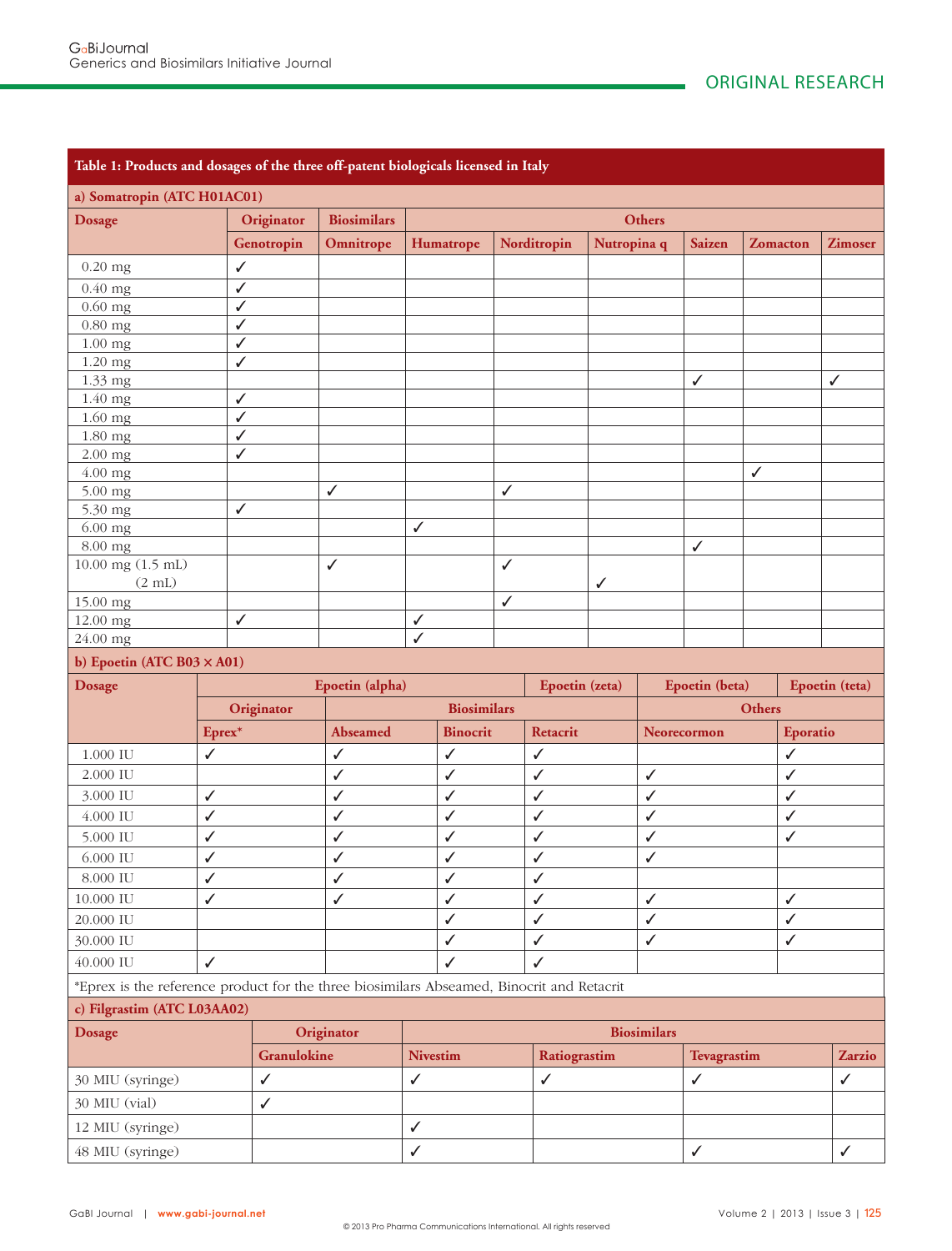| Table 2: Main characteristics of regional (and VA) tenders including the three off-patent biologicals |                |                   |                     |                                       |         |                |  |  |  |  |
|-------------------------------------------------------------------------------------------------------|----------------|-------------------|---------------------|---------------------------------------|---------|----------------|--|--|--|--|
| <b>Regions/Areas</b>                                                                                  | <b>Regions</b> | Number of tenders | Mean number of lots | Lots including off-patent biologicals |         |                |  |  |  |  |
| Northern Italy                                                                                        |                |                   |                     | somatropin                            | epoetin | filgrastim     |  |  |  |  |
| Lombardy                                                                                              |                | $\overline{2}$    | 354                 | 17                                    | 8       |                |  |  |  |  |
| Piedmont                                                                                              |                |                   | 2,103               | 20                                    | 1       |                |  |  |  |  |
| Friuli-Venezia Giulia                                                                                 |                | 7                 | 593                 | 43                                    | 11      | $\sim$         |  |  |  |  |
| Veneto                                                                                                |                | 3                 | 556                 | 10                                    | 4       | 1              |  |  |  |  |
| Emilia-Romagna                                                                                        |                | 3                 | 396                 |                                       | 4       |                |  |  |  |  |
| <b>Central and Southern Italy</b>                                                                     |                |                   |                     | somatropin                            | epoetin | filgrastim     |  |  |  |  |
| Tuscany                                                                                               |                | 4                 | 1,264               | 18                                    | 22      | 5              |  |  |  |  |
| Campania                                                                                              |                | 3                 | 771                 | 14                                    | 1       | $\overline{2}$ |  |  |  |  |
| Basilicata                                                                                            |                |                   | 2,272               | 2                                     |         |                |  |  |  |  |
| Total                                                                                                 | 8              | 24                | 811                 | 124                                   | 51      | 16             |  |  |  |  |
| MA . voor aron                                                                                        |                |                   |                     |                                       |         |                |  |  |  |  |

VA: vast area

**Table 3: Main variables of the lots including the three off-patent biologicals**

| a) Somatropin (124 lots)<br><b>Regions</b> |          |                |                      |                                  |                              |  |  |  |
|--------------------------------------------|----------|----------------|----------------------|----------------------------------|------------------------------|--|--|--|
|                                            | Date     |                |                      | <b>Simple lots</b>               |                              |  |  |  |
|                                            |          | $\mathbf n$    | <b>BP</b> (Euros/mg) | BQ (mg)                          | <b>Potential competitors</b> |  |  |  |
| Lombardy                                   | Jan 2010 | $\mathbf{1}$   | 19.82                | 6,000                            | $\mathfrak{Z}$               |  |  |  |
|                                            | Aug 2010 | 11             | $29.31^+$            | 986,304#                         | $1^{\mathrm{a}}$             |  |  |  |
|                                            |          | $\overline{4}$ | $24.27^{\dagger}$    | 339,322 <sup>tt</sup>            | $\,1\,$                      |  |  |  |
|                                            |          | $\mathbf{1}$   | 23.25                | 104,120                          | $\sqrt{2}$                   |  |  |  |
| Piedmont                                   | Jun 2011 | $10\,$         | $24.18^\dagger$      | 235,318 <sup>tt</sup>            | $1^{\rm a}$                  |  |  |  |
|                                            |          | 6              | $28.84^{\dagger}$    | 75,890 <sup>#</sup>              | $\,1$                        |  |  |  |
|                                            |          | $\mathbf{1}$   | 62.34                | 12,525                           | $\sqrt{2}$                   |  |  |  |
|                                            |          | $\mathbf{1}$   | 23.02                | 47,480                           | $\sqrt{2}$                   |  |  |  |
|                                            |          | $\mathbf{1}$   | 24.60                | 12,280                           | $\sqrt{2}$                   |  |  |  |
|                                            |          | $\mathbf{1}$   | 21.75                | 27,750                           | $\sqrt{2}$                   |  |  |  |
| Friuli-Venezia Giulia                      | Dec 2009 | $11\,$         | $36.45^{\dagger}$    | 84,999#                          | $1^{\rm a}$                  |  |  |  |
|                                            |          | 6              | 35.47 <sup>t</sup>   | 72,962 <sup>#†</sup>             | $\,1\,$                      |  |  |  |
|                                            |          | $\mathbf{1}$   | 36.90                | 12,900                           | $\sqrt{2}$                   |  |  |  |
|                                            |          | $\mathbf{1}$   | 34.88                | 2,608                            | $\sqrt{2}$                   |  |  |  |
|                                            | Oct 2010 | $\mathbf{1}$   | 28.23                | 1,200                            | $1\,$                        |  |  |  |
|                                            |          | $\mathbf{1}$   | 34.88                | 500                              | $\overline{2}$               |  |  |  |
|                                            | Mar 2011 | $\mathbf{1}$   | 28.23                | 1,200                            | $1\,$                        |  |  |  |
|                                            | Oct 2011 | 11             | $24.93^{\dagger}$    | 66,858 <sup>#†</sup>             | $1^{\mathrm{a}}$             |  |  |  |
|                                            |          | $\sqrt{6}$     | 27.96 <sup>t</sup>   | 60,748 <sup><math>#</math></sup> | $\,1\,$                      |  |  |  |
|                                            |          | $\mathbf{1}$   | 24.06                | 7,360                            | $\sqrt{2}$                   |  |  |  |
|                                            |          | $\mathbf{1}$   | 23.02                | 1,000                            | $\sqrt{2}$                   |  |  |  |
|                                            |          | $\mathbf{1}$   | 37.27                | 6,020                            | $\sqrt{2}$                   |  |  |  |
|                                            |          | $\mathbf{1}$   | 24.06                | 12,624                           | $\sqrt{2}$                   |  |  |  |
| Veneto                                     | Jun 2011 | $\sqrt{4}$     | $21.03^\dagger$      | 71,486#                          | $\mathbf{1}$                 |  |  |  |
|                                            |          | $\mathbf{1}$   | 24.60                | 7,090                            | $\sqrt{2}$                   |  |  |  |
|                                            |          | $\mathbf{1}$   | 23.02                | 36,192                           | $\sqrt{2}$                   |  |  |  |
|                                            |          | $\mathbf{1}$   | 21.75                | 15,468                           | $\sqrt{2}$                   |  |  |  |
|                                            | Jul 2012 | $\mathfrak{Z}$ | $38.48^{\dagger}$    | 46,765                           | $\mathbf{1}$                 |  |  |  |

(*Continued*)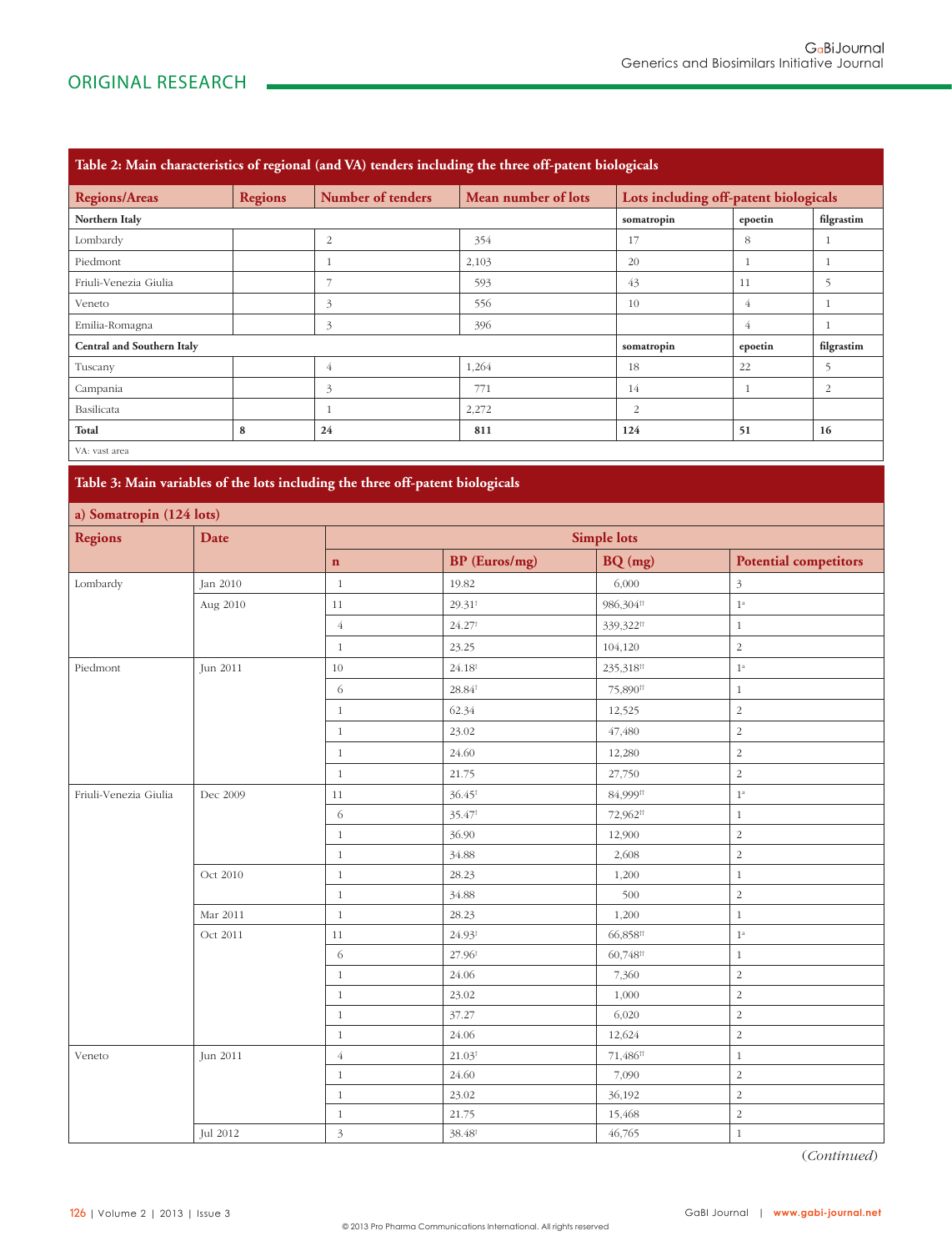| Table 3: Main variables of the lots including the three off-patent biologicals (Continued) |          |                  |                          |                             |                      |                               |                      |                                       |               |                              |                             |  |
|--------------------------------------------------------------------------------------------|----------|------------------|--------------------------|-----------------------------|----------------------|-------------------------------|----------------------|---------------------------------------|---------------|------------------------------|-----------------------------|--|
| <b>Regions</b>                                                                             | Date     |                  |                          | <b>Simple lots</b>          |                      |                               |                      |                                       |               |                              |                             |  |
|                                                                                            |          |                  | $\mathbf n$              |                             | <b>BP</b> (Euros/mg) |                               |                      | BQ (mg)                               |               | <b>Potential competitors</b> |                             |  |
| Tuscany<br>Mar 2011                                                                        |          |                  | 10                       |                             | $36.19^{\dagger}$    |                               |                      | 56,064#                               |               | $1^{\rm a}$                  |                             |  |
|                                                                                            |          |                  | 5                        |                             | $34.63^{\dagger}$    |                               |                      | 28,088 <sup><math>\sharp</math></sup> |               | $1\,$                        |                             |  |
|                                                                                            |          |                  | $\mathbf{1}$             |                             | 37.50                |                               |                      | 3,489                                 |               | $\sqrt{2}$                   |                             |  |
|                                                                                            |          |                  | $\mathbf{1}$             |                             | 22.79                |                               |                      | 9,930                                 |               | $\overline{2}$               |                             |  |
|                                                                                            |          |                  | $\mathbf{1}$             |                             | 21.87                |                               |                      | 3,368                                 |               | $\mathfrak{Z}$               |                             |  |
| Basilicata                                                                                 | Sep 2010 |                  | $\mathbf{1}$             |                             | 43.17                |                               |                      | 1,280                                 |               | $\mathbf{1}$                 |                             |  |
|                                                                                            |          |                  |                          | $1\,$                       |                      | 24.99                         |                      | 60                                    |               | $\sqrt{2}$                   |                             |  |
| Campania                                                                                   | Dec 2011 |                  | $\overline{\phantom{a}}$ |                             | 23.82 <sup>t</sup>   |                               |                      | 192,569 <sup>tt</sup>                 |               | $1^{\rm a}$                  |                             |  |
|                                                                                            |          |                  | $\sqrt{2}$               |                             | 14.70                |                               |                      | 101,484#                              |               | 1 <sup>b</sup>               |                             |  |
|                                                                                            |          |                  |                          |                             |                      |                               |                      |                                       |               |                              |                             |  |
|                                                                                            |          |                  | 5                        |                             | $20.27^{\dagger}$    |                               |                      | 99,905 <sup>tt</sup>                  |               | $1\,$                        |                             |  |
| Total                                                                                      |          |                  | 124                      |                             |                      |                               |                      | 2,851,206                             |               | 1.12 <sup>c</sup>            |                             |  |
| b) Epoetin (51 lots)                                                                       |          |                  |                          |                             |                      |                               |                      |                                       |               |                              |                             |  |
| <b>Regions</b>                                                                             | Date     |                  |                          | <b>Simple lots</b>          |                      |                               |                      |                                       |               | <b>Composite lots</b>        |                             |  |
|                                                                                            |          |                  | <b>BP</b> (Euros/IU)     |                             | BQ (IU)              | Potential<br>competitors      | <b>BP</b> (Euros/IU) |                                       | BQ (IU)       |                              | Potential<br>competitors    |  |
| Lombardy                                                                                   | Aug 2010 | 0.0047           |                          | 264,150,000                 |                      | $\overline{4}$                |                      |                                       |               |                              |                             |  |
|                                                                                            | 0.0047   |                  |                          | 14,938,000                  |                      | $1\,$                         |                      |                                       |               |                              |                             |  |
|                                                                                            |          | 0.0047           |                          |                             | 14,226,000           | $\mathfrak{Z}$                |                      |                                       |               |                              |                             |  |
|                                                                                            | 0.0047   |                  | 109,212,000              |                             |                      | $\overline{4}$                |                      |                                       |               |                              |                             |  |
|                                                                                            |          | 0.0047           | 1,467,440,000            |                             |                      | $\overline{3}$                |                      |                                       |               |                              |                             |  |
|                                                                                            |          | 0.0047           |                          | 43,390,000                  |                      | $\overline{4}$                |                      |                                       |               |                              |                             |  |
|                                                                                            |          | 0.0047           |                          |                             | 39,312,000           | $\sqrt{4}$                    |                      |                                       |               |                              |                             |  |
|                                                                                            |          |                  | 0.0047                   |                             | 20,392,000           | $\sqrt{4}$                    |                      |                                       |               |                              |                             |  |
| Piedmont                                                                                   | Jun 2011 |                  |                          |                             |                      |                               | 0.0085               |                                       | 2,855,296,242 |                              | $\overline{4}$              |  |
| Emilia-Romagna                                                                             | Feb 2009 |                  |                          |                             |                      |                               | 0.0046<br>0.0046     |                                       | 1,846,446,000 | 87,926,000                   | 5<br>$\mathfrak s$          |  |
|                                                                                            | Jun 2011 |                  |                          |                             |                      |                               | 0.0032               |                                       | 1,287,416,700 |                              | $\sqrt{4}$                  |  |
|                                                                                            |          |                  |                          |                             |                      |                               | 0.0032               |                                       |               | 858,277,800                  | 6                           |  |
| Friuli-Venezia Giulia                                                                      | Dec 2009 | 0.0100           |                          |                             | 20,900,000           | $1^{\rm a}$                   |                      |                                       |               |                              |                             |  |
|                                                                                            |          | 0.0150           |                          |                             | 46,000,000           | $1^{\rm a}$                   |                      |                                       |               |                              |                             |  |
|                                                                                            |          | 0.0150           |                          | 151,360,000                 |                      | $1^{\rm a}$                   |                      |                                       |               |                              |                             |  |
|                                                                                            |          | 0.0104           |                          | 445,200,000                 |                      | $1^{\rm a}$                   |                      |                                       |               |                              |                             |  |
|                                                                                            |          | 0.0150           |                          | 1,750,000                   |                      | $1^{\rm a}$                   |                      |                                       |               |                              |                             |  |
|                                                                                            |          | 0.0150           |                          | 43,860,000                  |                      | $1^{\rm a}$                   |                      |                                       |               |                              |                             |  |
|                                                                                            |          | 0.0150           |                          | 32,000,000                  |                      | $1^{\rm a}$                   |                      |                                       |               |                              |                             |  |
|                                                                                            | Apr 2010 |                  |                          |                             |                      |                               |                      | 0.0160                                |               | 170,000,000                  | $1^{\rm a}$                 |  |
|                                                                                            |          |                  |                          |                             |                      |                               |                      | 0.0113                                |               | 30,000,000                   | $\ensuremath{\mathfrak{Z}}$ |  |
|                                                                                            | Oct 2011 |                  |                          |                             |                      |                               | 0.0032               |                                       |               | 456,011,000                  | $\sqrt{4}$                  |  |
|                                                                                            |          |                  |                          |                             |                      |                               | 0.0032               |                                       | 91,060,000    |                              | $\sqrt{4}$                  |  |
| Veneto                                                                                     | Jun 2011 | 0.0028           |                          | 1,270,886,400               |                      | $\overline{4}$                |                      |                                       |               |                              |                             |  |
|                                                                                            |          | 0.0028           |                          | 488,401,200                 |                      | $\overline{4}$                |                      |                                       |               |                              |                             |  |
|                                                                                            | Jul 2012 | 0.0141           |                          | 257,324,400                 |                      | $1^{\rm b}$                   |                      |                                       |               |                              |                             |  |
|                                                                                            |          | 0.0165           |                          | 1,200,000,000               |                      | $1^{\rm a}$<br>3 <sup>b</sup> |                      |                                       |               |                              |                             |  |
| Tuscany                                                                                    | Aug 2008 | 0.0113<br>0.0113 |                          | 20,908,000<br>137, 435, 200 |                      | 3 <sup>b</sup>                |                      |                                       |               |                              |                             |  |
|                                                                                            |          | 0.0113           |                          | 30,480,000                  |                      | 3 <sup>b</sup>                |                      |                                       |               |                              |                             |  |
|                                                                                            |          | 0.0113           |                          | 333,680,000                 |                      | $3^{\rm b}$                   |                      |                                       |               |                              |                             |  |
|                                                                                            |          | 0.0113           |                          | 20,020,000                  |                      | $3^{\rm b}$                   |                      |                                       |               |                              |                             |  |

(*Continued*)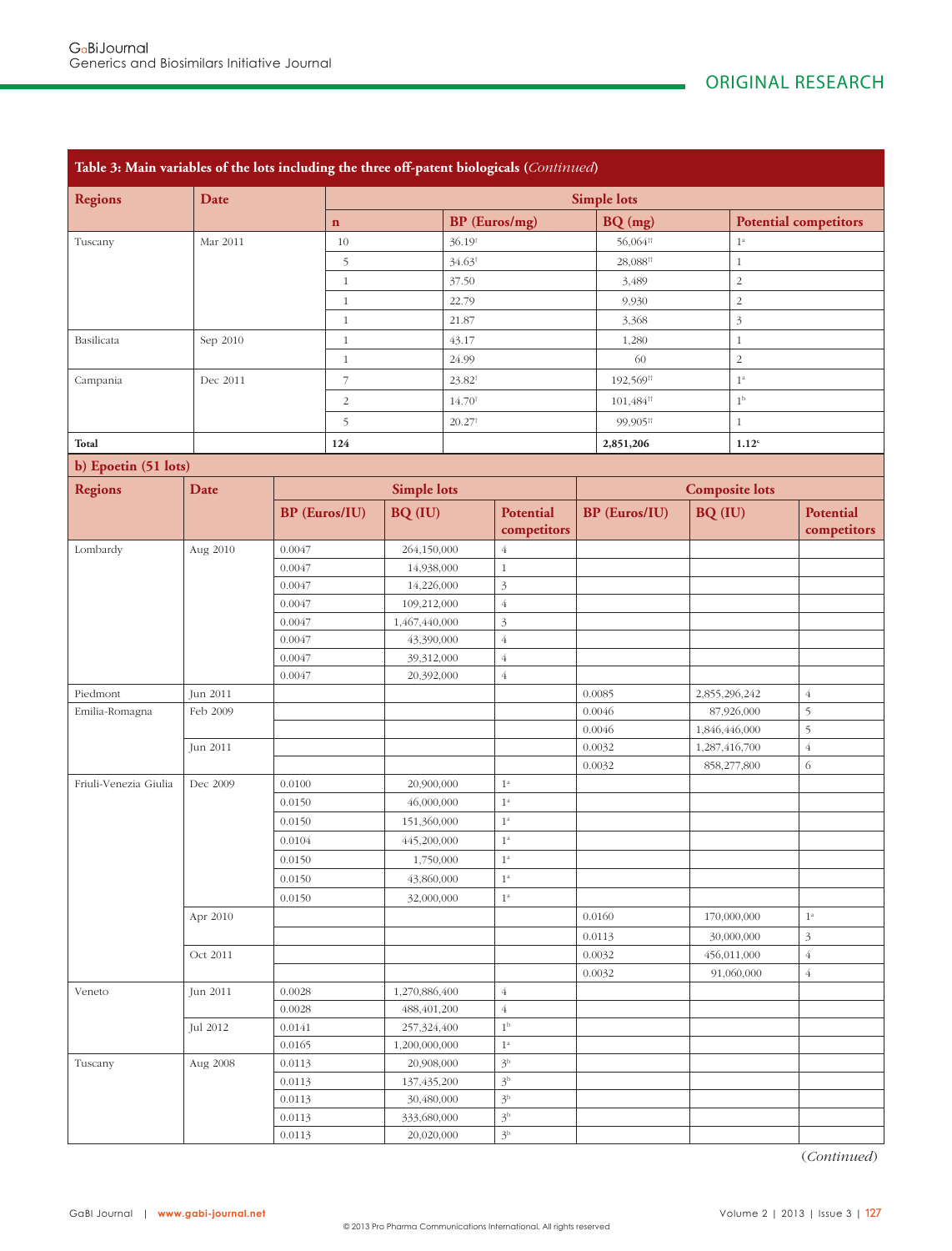|                         |          | Table 3: Main variables of the lots including the three off-patent biologicals (Continued)                                                                                                            |                          |                         |                                  |                      |                  |                   |                                 |  |
|-------------------------|----------|-------------------------------------------------------------------------------------------------------------------------------------------------------------------------------------------------------|--------------------------|-------------------------|----------------------------------|----------------------|------------------|-------------------|---------------------------------|--|
| <b>Regions</b><br>Date  |          |                                                                                                                                                                                                       |                          | <b>Composite lots</b>   |                                  |                      |                  |                   |                                 |  |
|                         |          | <b>BP</b> (Euros/IU)                                                                                                                                                                                  | BQ (IU)                  | <b>Simple lots</b>      | <b>Potential</b><br>competitors  | <b>BP</b> (Euros/IU) | BQ (IU)          |                   | <b>Potential</b><br>competitors |  |
| Tuscany<br>Aug 2008     |          | 0.0113                                                                                                                                                                                                |                          | 59,568,000              | 3 <sup>b</sup>                   |                      |                  |                   |                                 |  |
|                         |          | 0.0113                                                                                                                                                                                                | 690,240,000              |                         | 3 <sup>b</sup>                   |                      |                  |                   |                                 |  |
|                         |          | 0.0113                                                                                                                                                                                                | 485,876,000              |                         | 3 <sup>b</sup>                   |                      |                  |                   |                                 |  |
|                         |          | 0.0165                                                                                                                                                                                                |                          | 1,315,600,000           | $1^{\rm a}$                      |                      |                  |                   |                                 |  |
|                         | Jun 2010 | 0.0035                                                                                                                                                                                                |                          | 111,984,000             | $\mathfrak{Z}$                   |                      |                  |                   |                                 |  |
|                         |          | 0.0035                                                                                                                                                                                                |                          | 136,770,000             | $\mathfrak{Z}$                   |                      |                  |                   |                                 |  |
|                         |          | 0.0035                                                                                                                                                                                                |                          | 31,752,000              | $\mathfrak{Z}$                   |                      |                  |                   |                                 |  |
|                         |          | 0.0035                                                                                                                                                                                                |                          | 1,257,720,000           | $\overline{2}$                   |                      |                  |                   |                                 |  |
|                         |          | 0.0035                                                                                                                                                                                                |                          | 39,225,000              | $\mathfrak{Z}$                   |                      |                  |                   |                                 |  |
|                         |          |                                                                                                                                                                                                       | 0.0035<br>24,174,000     |                         | $\mathfrak{Z}$                   |                      |                  |                   |                                 |  |
|                         |          | 0.0035                                                                                                                                                                                                |                          | 37,188,000              | $\mathfrak{Z}$                   |                      |                  |                   |                                 |  |
|                         |          | 0.0035<br>0.0035                                                                                                                                                                                      |                          | 3,555,000<br>48,114,000 | $\mathfrak{Z}$<br>$\overline{3}$ |                      |                  |                   |                                 |  |
|                         | Mar 2011 | 0.0088                                                                                                                                                                                                |                          |                         | 2 <sup>b</sup>                   | 0.0128               | 772,746,000      |                   | $\mathfrak{Z}$                  |  |
|                         |          | 0.0088                                                                                                                                                                                                | 28,920,000<br>65,880,000 |                         | $2^{\rm b}$                      |                      |                  |                   |                                 |  |
|                         |          | 0.0088                                                                                                                                                                                                |                          | 1,332,000,000           | $\mathfrak{Z}$                   |                      |                  |                   |                                 |  |
| Campania                | Apr 2009 |                                                                                                                                                                                                       |                          |                         |                                  | 0.0350               |                  | 690,000,000<br>3  |                                 |  |
| Total                   |          |                                                                                                                                                                                                       |                          |                         | 2.49°                            |                      | 9,145,179,742    |                   | $4.18$ c                        |  |
| c) Filgrastim (16 lots) |          |                                                                                                                                                                                                       |                          | 12,141,831,200          |                                  |                      |                  |                   |                                 |  |
| <b>Regions</b>          |          | Date                                                                                                                                                                                                  |                          |                         |                                  | <b>Simple lots</b>   |                  |                   |                                 |  |
|                         |          |                                                                                                                                                                                                       |                          |                         | <b>BP</b> (Euros/MIU)            | BQ (MIU)             |                  |                   | <b>Potential competitors</b>    |  |
| Lombardy                |          | Aug 2010                                                                                                                                                                                              |                          | 1.51                    |                                  | 3,337,500            |                  | 5                 |                                 |  |
| Piedmont                |          | Jun 2011                                                                                                                                                                                              |                          | 1.94                    |                                  | 1,084,500            |                  | 5                 |                                 |  |
| Emilia-Romagna          |          | Apr 2011                                                                                                                                                                                              |                          | 0.97                    |                                  | 4,320,000            |                  | 5                 |                                 |  |
| Friuli-Venezia Giulia   |          | Dec 2009                                                                                                                                                                                              |                          | 3.88                    |                                  | 313,500              |                  | $1^a$             |                                 |  |
|                         |          | Apr 2010                                                                                                                                                                                              |                          | 3.88                    |                                  | 39,000               |                  | $1^a$             |                                 |  |
|                         |          |                                                                                                                                                                                                       |                          | 3.88                    |                                  | 18,000               |                  | $4^{\rm b}$       |                                 |  |
|                         |          | Mar 2011                                                                                                                                                                                              |                          | 3.02                    |                                  | 150,000              |                  | 1 <sup>a</sup>    |                                 |  |
|                         |          | Mar 2012                                                                                                                                                                                              |                          | 1.83                    |                                  | 66,180               |                  | $1^a$             |                                 |  |
| Veneto                  |          | Oct 2012                                                                                                                                                                                              | 0.29                     |                         |                                  | 2,753,820            |                  | 5                 |                                 |  |
| Tuscany                 |          | Mar 2010                                                                                                                                                                                              |                          | 3.20                    |                                  | 516,000              |                  | 5                 |                                 |  |
|                         |          |                                                                                                                                                                                                       |                          | 4.27                    |                                  | 14,400               | $1^{\mathrm{a}}$ |                   |                                 |  |
|                         |          | Jun 2010                                                                                                                                                                                              |                          | $1.80\,$                |                                  | 142,650              |                  | $\overline{5}$    |                                 |  |
|                         |          | Mar 2011                                                                                                                                                                                              |                          | 3.02                    |                                  | 610,200              |                  | 5                 |                                 |  |
|                         |          |                                                                                                                                                                                                       |                          | 2.91                    |                                  | 67,680               | 3 <sup>b</sup>   |                   |                                 |  |
| Campania                |          | Feb 2010                                                                                                                                                                                              |                          | 2.04                    |                                  | 1,101,720            |                  | 5                 |                                 |  |
|                         |          | Dec 2011                                                                                                                                                                                              |                          | 1.92                    |                                  | 6,000                |                  | $1^{\rm b}$       |                                 |  |
| Total                   |          |                                                                                                                                                                                                       |                          |                         |                                  | 14,541,150           |                  | 4.29 <sup>c</sup> |                                 |  |
|                         |          | BP: base price; BQ: base quantity; IU: International Unit; MIU: Million International Unit; VA: vast area. aLots limited to the originator; bLots limited to biosimilars; 'Weighted average per BQ of |                          |                         |                                  |                      |                  |                   |                                 |  |
|                         |          | potential competitors. Weighted average price per BQ; #Aggregated BQs.                                                                                                                                |                          |                         |                                  |                      |                  |                   |                                 |  |

## **Discussion**

The main limitation of our survey is that it relied on information retrieved from the Internet. Especially in regions with less modern IT systems or complex interfaces, we may have missed some documents. However, we opted for this tool since all acts and administrative measures from Italian public authorities have had to be published online since January 2011 (Law 69/2009). Another major intrinsic limit is the lack of awarded prices in the analysis, as not all prices were available on the Internet. To our knowledge, however, this study is the first to describe the main characteristics of public tenders for procuring off-patent biologicals at hospitals in Italy, and indeed in Europe.

In general, the prevailing practice in Italy is to launch very large tenders divided into many lots. Most of the 191 lots referring to the three off-patent biologicals were 'simple type', potentially less open to competition than composite lots. Competition was further limited, as there was only one potential competitor for